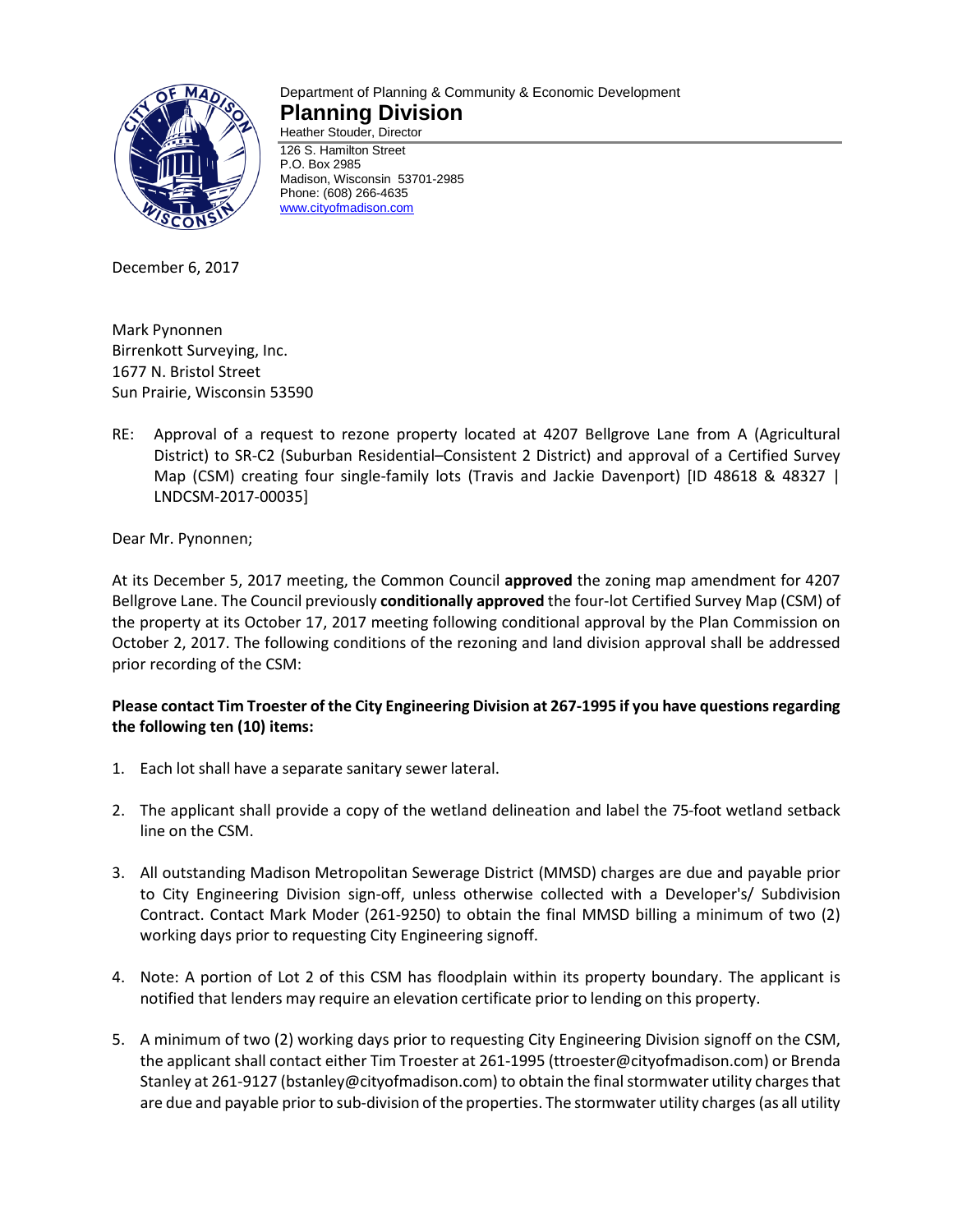charges) are due for the previous months of service. All charges shall be cleared prior to the land division (and subsequent obsolesces of the existing parcel).

- **6.** Arrows shall be added to the Certified Survey Map indicating the direction of drainage for each property line not fronting on a public street. In addition, the CSM shall include lot corner elevations, for all lot corners, to the nearest 0.25-foot. The following notes shall be added to the CSM:
	- A) Arrows indicate the direction of surface drainage swale at individual property lines. Said drainage swale shall be graded with the construction of each principal structure and maintained by the lot owner unless modified with the approval of the City Engineer. Elevations given are for property corners at ground level and shall be maintained by the lot owner.
	- B) All lots within this certified survey are subject to public easements for drainage purposes which shall be a minimum of 6-feet in width measured from the property line to the interior of each lot except that the easements shall be 12-feet in width on the perimeter of the certified survey. For purposes of two (2) or more lots combined for a single development site, or where two (2) or more lots have a shared driveway agreement, the public easement for drainage purposes shall be a minimum of six (6) feet in width and shall be measured only from the exterior property lines of the combined lots that create a single development site, or have a shared driveway agreement, except that the easement shall be twelve (12) feet in width along the perimeter of the certified survey. Easements shall not be required on property lines shared with greenways or public streets. No buildings, driveways, or retaining walls shall be placed in any easement for drainage purposes. Fences may be placed in the easement only if they do not impede the anticipated flow of water.

NOTE: In the event of a City of Madison Plan Commission- and/or Common Council-approved redivision of a previously subdivided property, the underlying public easements for drainage purposes are released and replaced by those required and created by the current approved subdivision.

Information to Surveyor's: In addition to notes such as this, Wisconsin State Plat Review now enforces the requirement that easements or other reference lines/areas be graphically shown, dimensioned and tied when they represent fixed locations. They will accept a "typical detail" when the easement or restriction can be effectively described and retraced from the typical detail.

- 7. The applicant shall replace all sidewalk and curb and gutter that abuts the property that is damaged by the construction, or any sidewalk and curb and gutter, which the City Engineer determines needs to be replaced because it is not at a desirable grade, regardless of whether the condition existed prior to beginning construction.
- 8. All work in the public right of way shall be performed by a City-licensed contractor.
- 9. All damage to the pavement on Bellgrove Lane, adjacent to this development shall be restored in accordance with the City of Madison's Pavement Patching Criteria.
- 10. The applicant shall install public sidewalk along Bellgrove Lane. The applicant shall obtain a Street Excavation Permit for the sidewalk work, which is available from the City Engineering Division. The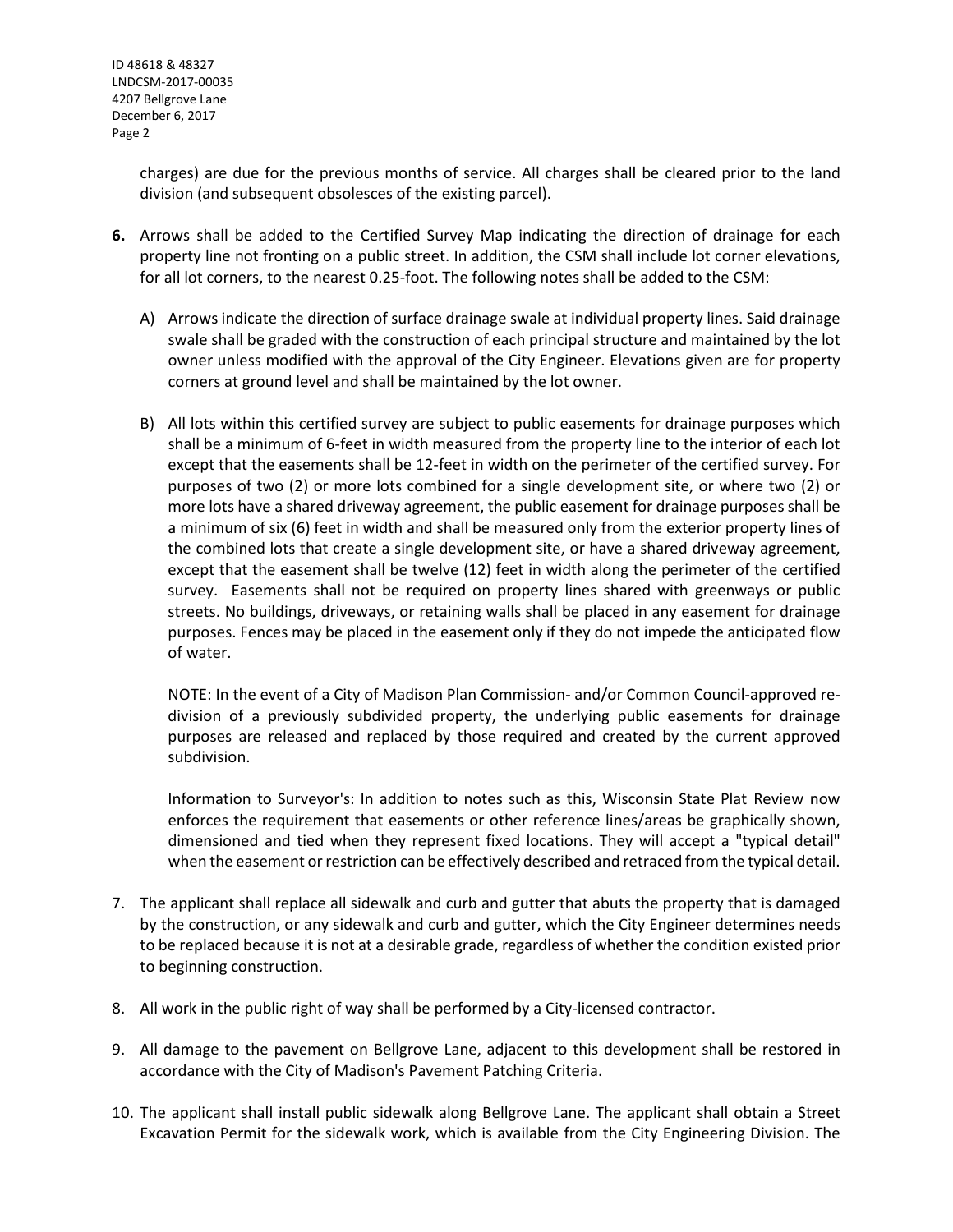applicant shall pay all fees associated with the permit including inspection fees. All work must be completed within six months or the succeeding June 1, whichever is later.

## **Please contact Jeff Quamme of the City Engineering Division–Mapping Section at 266-4097 if you have questions regarding the following twenty-one (21) items:**

- 11. The City of Madison has a Parkway Reservation per the City's Official Map. The applicant shall coordinate a Public Greenway/ Drainage Easement over the existing drainage feature through the southerly portion of this Certified Survey Map with City Engineering Stormwater staff.
- 12. Correct the name of Bellgrove Street to Bellgrove Lane. Also label Bellgrove Lane in the portion that shall be dedicated as street right of way. Add a label to that portion, "Dedicated to the Public for Street Purposes" as required by statute. Provide the widths of the dedication as required by statute.
- 13. Correct bearing directional along the southeast side within the Surveyor's Certificate and on map. The direction should be southwest and notsoutheast.
- 14. Engineering-Mapping staff reserves the right to provide additional comments upon the finalsubmittal of the Certified Survey Map fully compliant with Wis Stats. Section 236.34. Additional comments may be required upon the additional data being added to the map.
- 15. Provide the curve data for the two curves along the south side of Bellgrove Lane. Parcel closures and area checks were not completed due to this missing information.
- 16. The 75-foot setback areas within any lot shall be dimensioned.
- 17. The 10-foot wide Perpetual Easement shall have text added that it is for Pubic Sanitary Sewer. The easement shall also be fully dimensioned within the Certified Survey Map.
- 18. The north line of Bellgrove Lane along the north line of this Certified Survey Map is dimensioned as 649.91 feet. This is substantially different from the 645.07' dimension per the Churchill Heights Plat and Document No 3563669. The surveyor shall review this foraccuracy.
- 19. Label the Perpetual Easement for Public Street and Sidewalk Purposes per Document No 3563669.
- 20. The 25-foot wide Sanitary Sewer Easement per Document No. 3563670 shall be dimensioned on the Certified Survey Map.
- 21. Provide all recorded as data along the Certified Survey Map boundaries.
- 22. Remove "LYING NORTHWEST OF PORTAGE ROAD" from the page header.
- 23. The current version of this Certified Survey Map is not granting any Public Utility Easements. Unless some are added prior to sign off, the note on page 3 shall be removed.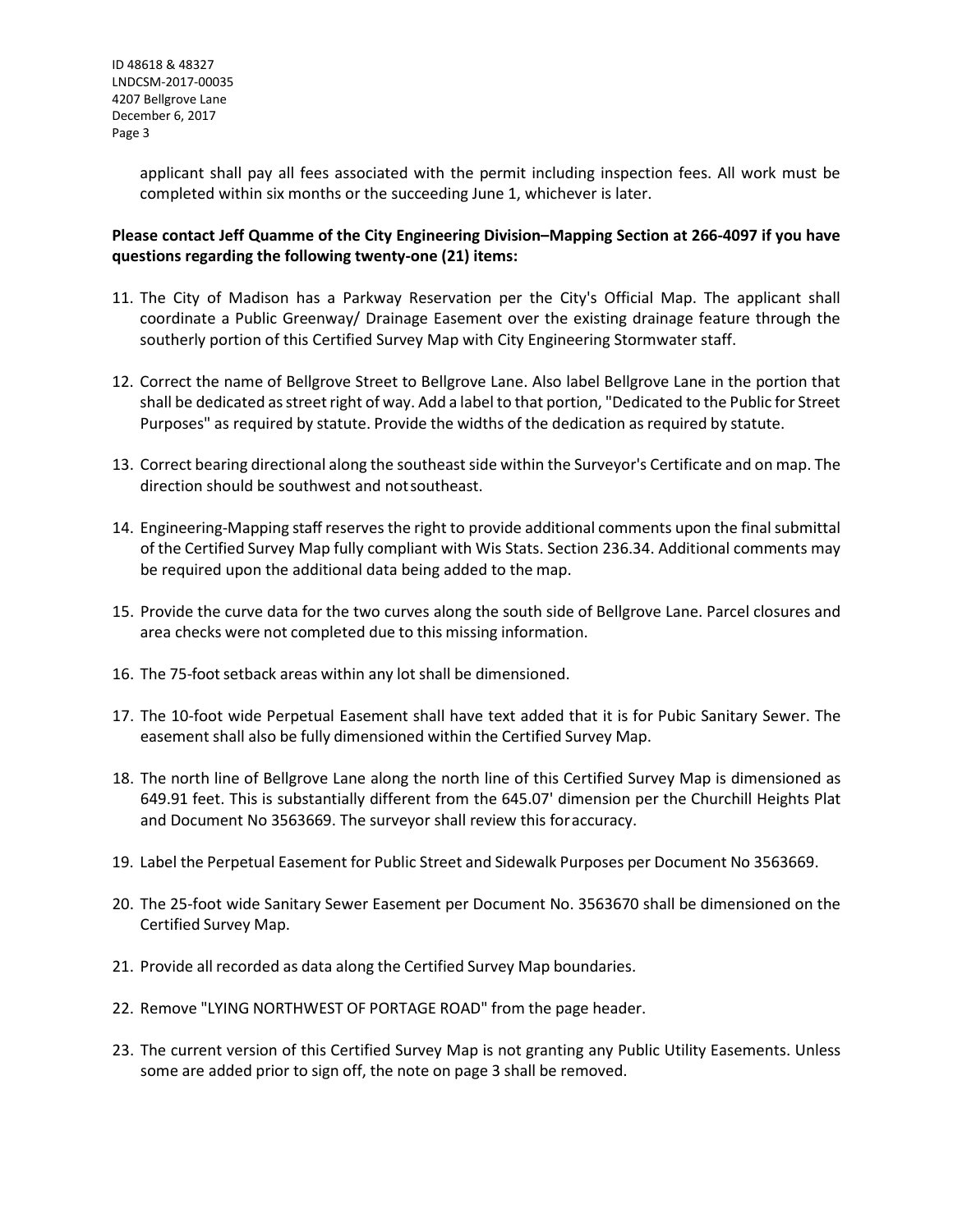ID 48618 & 48327 LNDCSM-2017-00035 4207 Bellgrove Lane December 6, 2017 Page 4

- 24. The applicant shall coordinate and request from the utility companies serving this area the easements required to serve this development. Those easements shall be properly shown, dimensioned and labeled on the final plat.
- 25. Wisconsin Administrative Code A-E 7.08 identifies when Public Land System (PLS) tie sheets must be filed with the Dane County Surveyor's office. The Developer's Surveyor and/or Applicant must submit copies of required tie sheets or condition reports for all monuments, including center of sections of record, used in this survey, to Eric Pederson, City Engineering. If a new tie sheet is not required under A-E 7.08, Engineering requests a copy of the latest tie sheet on record with Dane County Surveyor's office. The applicant shall identify monument types on all PLS corners included on the Plat. Note: Land tie to two PLS corners required.
- 26. In accordance with Section s. 236.18(8), Wisconsin Statutes, the applicant shall reference City of Madison WCCS Dane Zone, 1997 Coordinates on all PLS corners on the Plat or Certified Survey Map in areas where this control exists. The surveyor shall identify any deviation from City Master Control with recorded and measured designations. City of Madison has established WCCS, Dane Zone Coordinates on all PLS corners within its corporate boundary. Visit the Dane County Surveyor's Office (web address [https://www.countyofdane.com/ PLANDEV/records/surveyor.aspx\)](https://www.countyofdane.com/%20PLANDEV/records/surveyor.aspx)) for current tie sheets and control data that has been provided by the City of Madison. If a surveyor encounters an area without a published WCCS Dane Zone 1997 value, contact City Engineering Division for this information.
- 27. The applicant shall submit to Jeff Quamme, prior to final Engineering sign-off of the subject plat, one (1) digital CADD drawing and one (1) signed copy of the final plat to the Mapping/GIS Section of the Engineering Division either as hard copy or Adobe PDF format. The digital CADD file shall be submitted in the WisDOT County Coordinate System, Dane County Zone datum in either Auto CAD Version compatible with MicroStation Version V8i, MicroStation Version V8i or older or Universal DXF Formats. The digital CADD file(s) shall contain the minimum of the items stated below, each on a separate layer name/level number. All line work shall be void of gaps and overlaps that would cause any parcel, street or easement to not properly close. All line work orientation and geometrics shall match the dimensioning as labeled on the final recorded plat: right of way lines (public and private); lot lines; lot numbers; lot/plat dimensions; street names, and; easement lines (i.e. street, sanitary, storm (including wetland & floodplain boundaries) water, pedestrian/bike/walkway, or any public and/or private interest easement except local service for Cable TV, gas, electric and fiber optics).

\*This transmittal is a separate requirement than the required submittals to Engineering Streets Section for design purposes.

\*The developer/surveyorshallsubmit new updated final plat, electronic data and awritten notification to Engineering Mapping for any changes to the plat which occur subsequent to any original submittal of data and prior to final sign off.

28. This pending CSM application shall be completed and recorded with the Dane County Register of Deeds (ROD) prior to issuance of any building permits for new construction. When the recorded CSM image is available from the ROD, the Assessor's Office can then create the new Address-Parcel-Owner (APO) data in the parcel database so that the permitting system can upload this data and permit issuance made available for this new land record.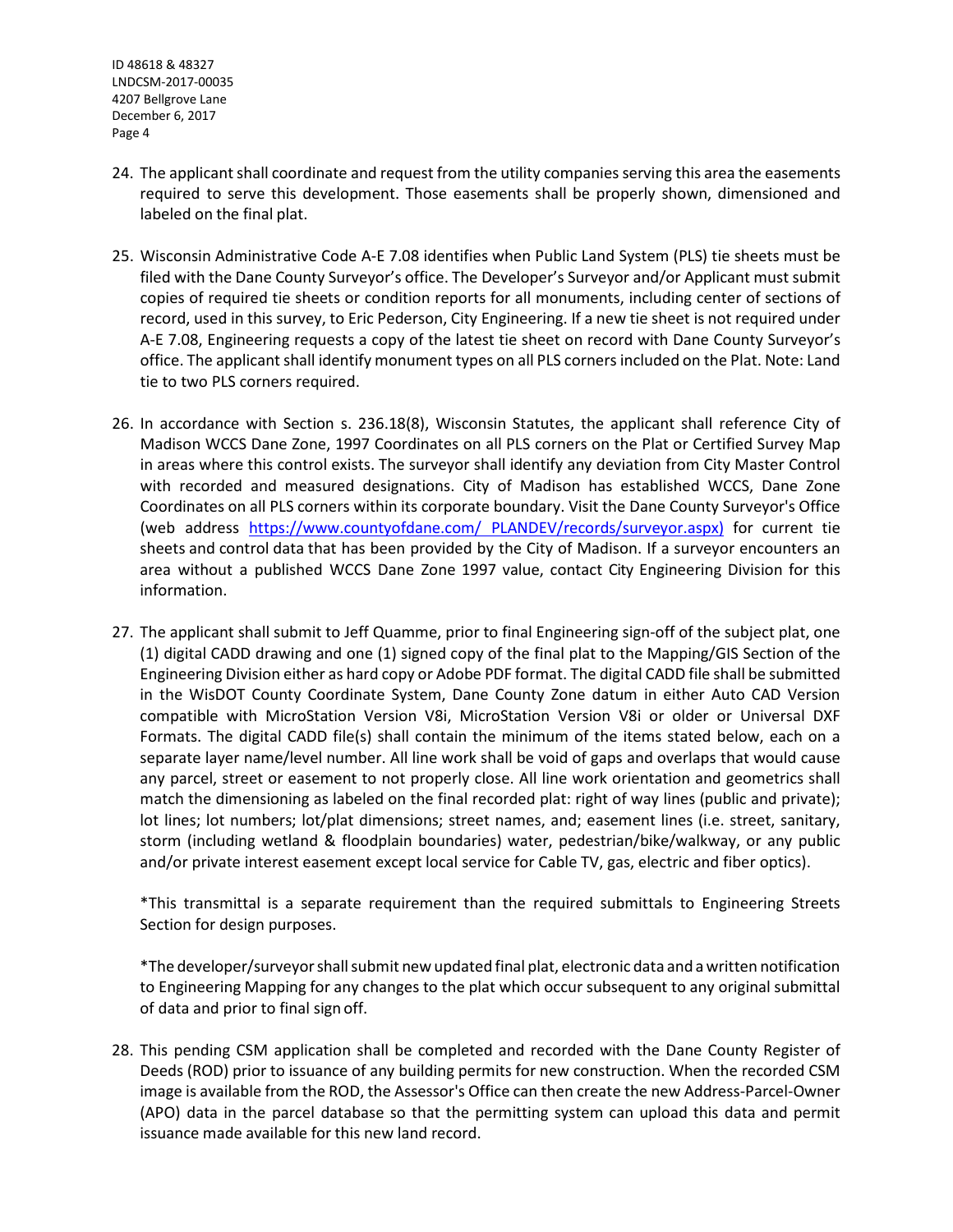- 29. Insert the standard drainage language pre MGO Section 16.23(9)(d)2.a. verbatim.
- 30. Monument types shall be noted at all section corners as required by Statute.
- 31. A consent of Mortgagee Certificate shall be added to the Certified Survey Map.

## **Please contact Eric Halvorson of the Traffic Engineering Division at 266-6527 if you have any questions regarding the following item:**

32. The applicant shall construct a standard City sidewalk approved by City Engineering along the entire frontage of Bellgrove Lane for all lots in theCSM.

## **Please contact Adam Wiederhoeft of the Madison Water Utility at 266-9121 if you have any questions regarding the following item:**

33. Upon development, a separate water service lateral and water meter will be required to serve each parcel. The water laterals shall be directly connected to the public water main with the shut-off valve located in the public right-of-way (per PSC 185.52 (2)). A water lateral is not required if the parcel remains undeveloped.

## **Please contact Bill Sullivan of the Madison Fire Department at 261-9658 if you have any questions regarding the following item:**

34. Provide the following information to the buyer of each individual lot: The Madison Fire Department recommends the installation of a residential fire sprinkler system in accordance with NFPA 13D and SPS 382.40(3)(e).

# **Please contact Janet Schmidt of the Parks Division at 261-9688 if you have any questions regarding the following two (2) items:**

- 35. Park Impact Fees (comprised of the Park Infrastructure Impact Fee, per MGO Sec. 20.08(2)), and Park-Land Impact Fees, per MGO Sections 16.23(8)(f) and 20.08(6) will be required for all new residential development associated with this project. This development is within the East Park-Infrastructure Impact Fee district. Please reference ID# 17146 when contacting Parks Division staff about this project.
- 36. The following note should be included on the subdivision: "Lots within this subdivision are subject to impact feesthat are due and payable at the time building permit(s) are issued." The Parks Division will be required to sign off on this land division.

#### **Please contact my office at 261-9632 if you have questions about the following three (3) items:**

37. The applicant shall provide a copy of the current wetland delineation and label the 75-foot wetland setback line on the CSM.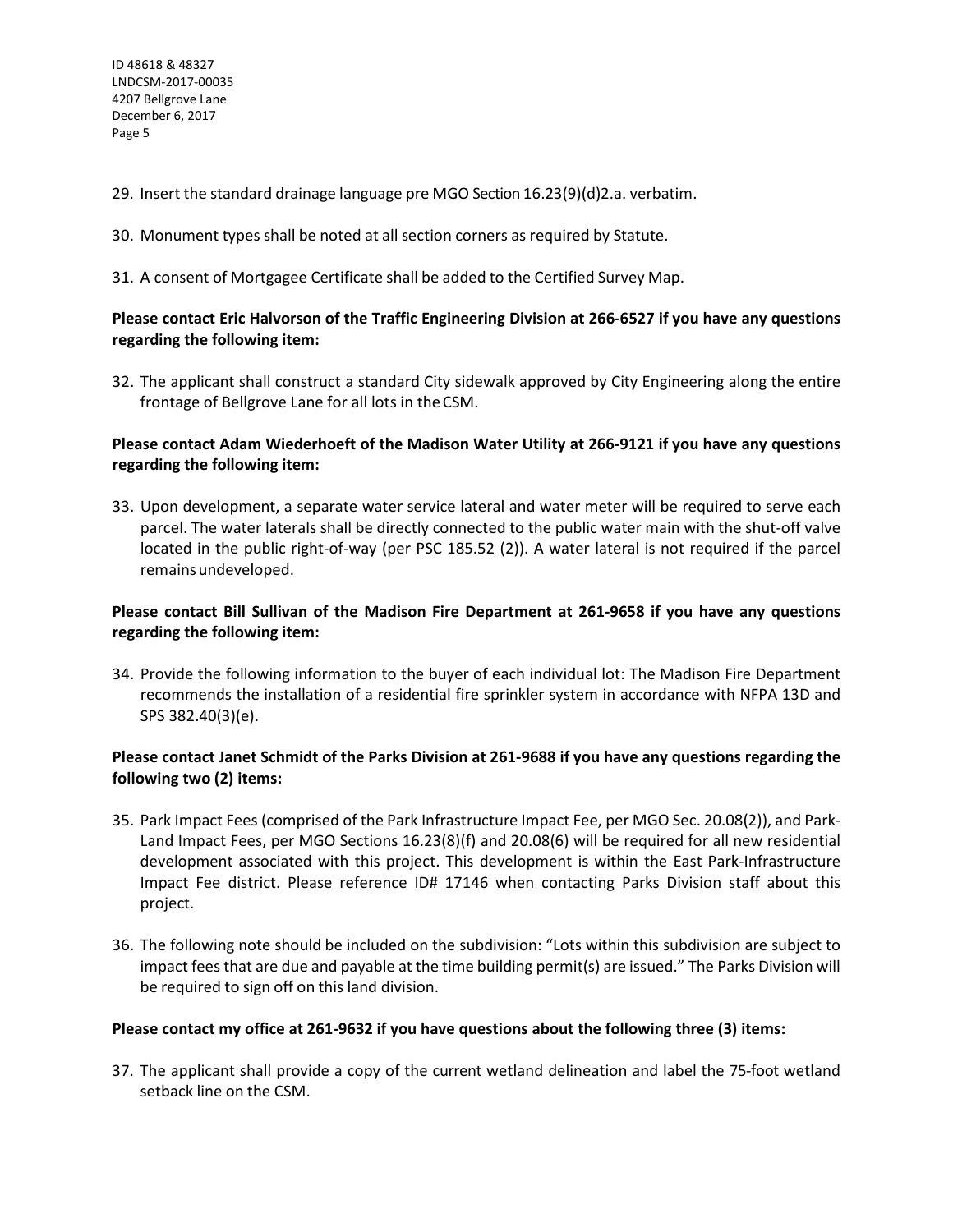- 38. Lot 2 shall have a lowest floor opening elevation a minimum of one foot above than the flood hazard elevation.
- 39. Show the buildable area (building envelopes) of Lots 2-4 on the final CSM per Planning Division approval.

#### **Please contact Heidi Radlinger of the Office of Real Estate Services at 266-6558 if you have any questions regarding the following seven (7) items:**

- 40. A certificate of consent for all mortgagees/vendors shall be included following the Owner's Certificate(s) and executed prior to CSM approval sign-off. If a mortgage or other financial instrument is reported in record title, but has been satisfied or no longer encumbers the lands or ownership within the CSM boundary, a copy of a recorded satisfaction or release document for said instrument shall be provided prior to CSM approval sign-off.
- 41. Madison Common Council Certificate: Revise spelling of Clerk's last name "Witzel-Behl"
- 42. 2016 real estate taxes are paid for the subject property. Per 236.21(3) Wis. Stats. and 16.23(5)(g)(1) Madison General Ordinances, the property owner shall pay all real estate taxes that are accrued or delinquent for the subject property prior to CSM recording. This includes property tax bills for the prior year that are distributed at the beginning of the year.
- 43. As of the date of this letter there are no special assessments reported. If special assessments are levied against the property before CSM signoff, they shall be paid in full pursuant to MGO Section 16.23(5)(g)1.
- 44. Pursuant to MGO Section  $16.23(5)(g)(4)$ , the owner shall furnish an updated title report to Heidi Radlinger in City's Office of Real Estate Services [\(hradlinger@cityofmadison.com\)](mailto:hradlinger@cityofmadison.com), as well as the survey firm preparing the proposed CSM. The report shall search the period subsequent to the date of the initial title report (March 28, 2017) submitted with the CSM application and include all associated documents that have been recorded since the initial title report. The surveyor shall update the CSM with the most recent information reported in the title update.
- 45. The owner shall email the document number of the recorded CSM to Heidi Radlinger as soon as the recording information is available.
- 46. The CSM shall be revised as follows prior to final approval and recording:
	- a.) Number each Note on Sheet 3.
	- b.) Label as sanitary sewer and include the document number on the 10-foot wide perpetual easement.
	- c.) Depict Lot lines in bold.
	- d.) Depict and dimension all existing improvements (buildings, drives, parking lots, etc.), encroachments, wells, and septic systems located within the CSM boundary.